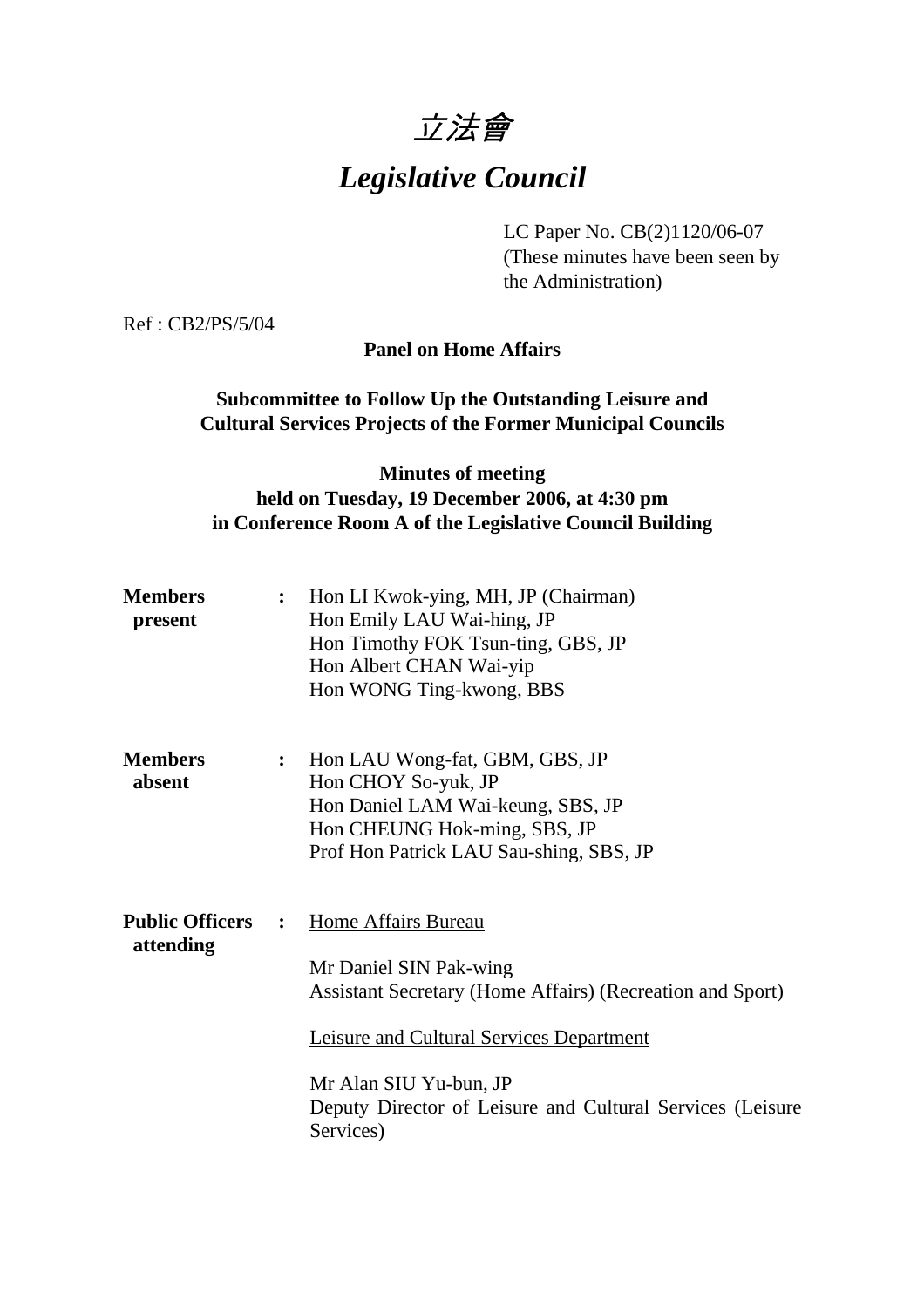|                               | Mr Horace CHEUNG Wing-yu<br>Acting Assistant Director (Leisure Services)3 |
|-------------------------------|---------------------------------------------------------------------------|
|                               | Mr LEE Yuk-man<br><b>Assistant Director (Libraries and Development)</b>   |
|                               | Mrs Karen YUEN CHAU Oi-wah<br>Chief Executive Officer (Planning)1         |
|                               | Mr Peter KAN Tat-sing<br>Chief Executive Officer (Planning)2              |
|                               | <b>Architectural Services Department</b>                                  |
|                               | Mr Wilson LEE Hung-wai<br>Project Director 3                              |
|                               | Mrs Celina KWOK WONG Si-ling<br><b>Chief Project Manager 302</b>          |
| <b>Clerk</b> in<br>attendance | : Miss Flora TAI<br>Chief Council Secretary (2)2                          |
| <b>Staff</b> in<br>attendance | : Miss Vivien POON<br>Council Secretary (2)3                              |
|                               | Ms Anna CHEUNG<br>Legislative Assistant (2)2                              |
|                               |                                                                           |

- 2 -

#### Action

### **I. Confirmation of minutes**

The minutes of the meeting held on 23 October 2006 [LC Paper No. CB(2)653/06-07] were confirmed.

#### **II. Meeting with the Administration**

Report on the implementation of leisure and cultural services (LCS) projects of ex-Municipal Councils (MCs) [LC Paper No. CB(2)655/06-07(01)]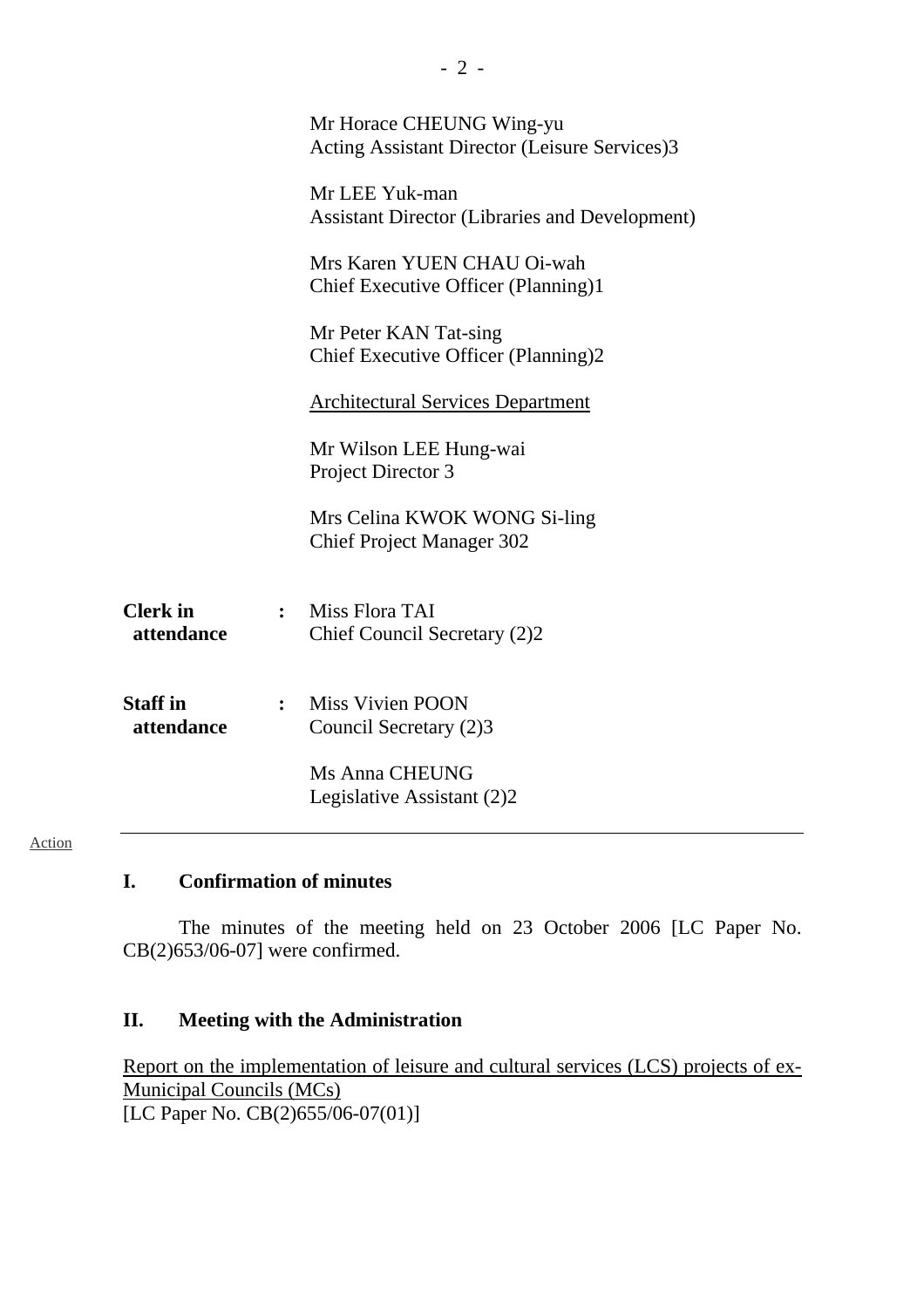#### *Steering committee to oversee the implementation of LCS projects*

2. Deputy Director of Leisure and Cultural Services (Leisure Services) (DDLCS(LS)) informed members that a steering committee co-chaired by the Permanent Secretary for Home Affairs and the Permanent Secretary for the Environment, Transport and Works (Works) had been established to oversee the implementation of LCS projects, and to explore ways to expedite their implementation. The steering committee would convene its first meeting on 20 December 2006. In response to Mr WONG Ting-kwong's enquiries, DDLCS(LS) said that senior staff of the Environment, Transport and Works Bureau, the Architectural Services Department (Arch SD) and the Leisure and Cultural Services Department (LCSD) would sit on the steering committee. The two chairpersons should be able to resolve problems so as to achieve the common goal in expediting project implementation.

3. The Chairman asked how the steering committee could expedite the implementation of LCS projects. DDLCS(LS) explained that a major obstacle impeding the progress was the requirement to maximise the plot ratio set for building projects. As LCSD could only include LCS facilities and its need for office space in a project design, if the plot ratio requirement still could not be met, other Government departments would need to be consulted on whether their needs for space could fit into the design. The consultation process was time-consuming and often hindered the expeditious implementation of LCS projects. The steering committee would strive to strike a balance between the need to optimise land use and the needs of the community for LCS facilities to be delivered quickly in deciding when a project could be proceeded with, without the need to further go through the prescribed procedures again and again for meeting the plot ratio requirement.

4. Members welcomed the establishment of the steering committee as it should be able to expedite the implementation of LCS projects. At members' request, the Administration agreed to make reports to the Subcommittee on a regular basis, about every three months, on the progress made in expediting the implementation of LCS projects (including the ex-MC and new projects).

#### *Advanced implementation of priority project works and implementation schedules of the 21 LCS projects to proceed further with planning works*

5. DDLCS(LS) informed the Subcommittee that works for 12 priority projects had been further advanced [item nos. 4-7, 10-11 and 13-18 of Annex 1 to LC Paper No. CB(2)655/06-07(01)]. Funding for the "Ma On Shan Waterfront Promenade" project [item no.7 of Annex 1] was endorsed by the Public Works Subcommittee (PWSC) on 19 December 2006. The Administration would consult Tsuen Wan DC regarding the phased implementation of the "Ecological Park (Tso Kung Tam Valley Tsuen Wan)" project [item no.25 of Annex 1].

Admin

Action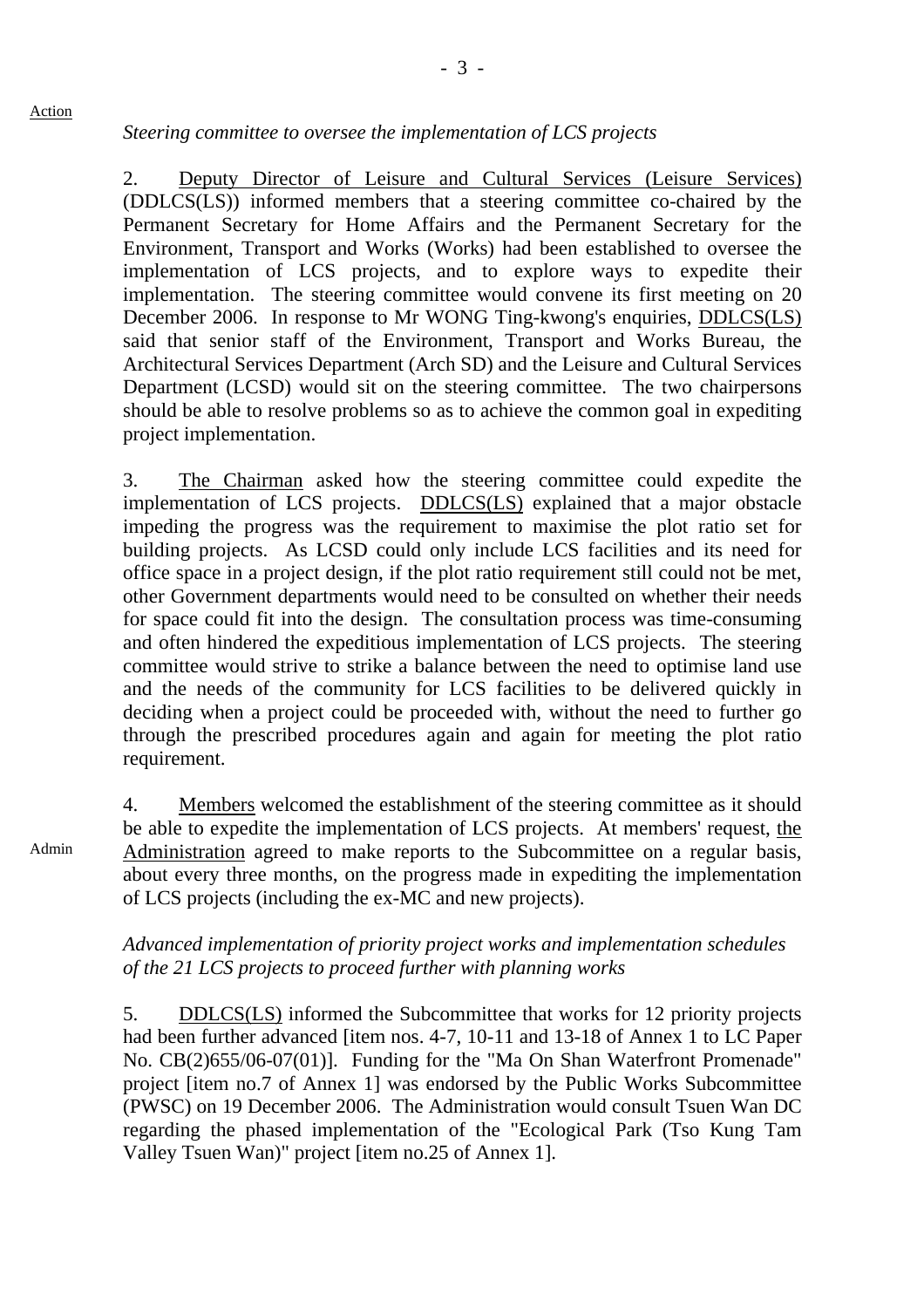Action

6. DDLCS(LS) supplemented that the 21 LCS projects to proceed further with planning works [Annex 2 to LC Paper No. CB(2)655/06-07(01)] were in their preliminary planning stage. The Administration would adopt the fast-tracked programme of the 25 priority projects for their implementation and consult the respective DCs on their project scopes and designs. The updated implementation schedules would be submitted to the Subcommittee in due course.

7. Mr Albert CHAN expressed the view that, while the volume of works for LCS projects in the last few years was inadequate and their implementation had been seriously delayed, the Subcommittee and the Administration had achieved encouraging results in advancing the implementation of these priority project works.

#### *Modification of the implementation mode for LCS facilities in Kwun Tong and Tseung Kwan O*

8. DDLCS(LS) informed members of the latest position on two pilot projects in Kwun Tong and Tseung Kwan O originally planned as Private Sector Finance (PSF) initiatives. The Administration had briefed the Panel on Home Affairs on 10 November 2006 that, with the support of the Kwun Tong DC and the Sai Kung DC, and in view of the difficulties and delays encountered, the two projects would no longer be implemented as PSF initiatives. The Administration had decided to modify their mode of delivery, so that the two projects would be taken forward under Public Works Programme (PWP). The move was made in response to community needs for the long awaited facilities. Under the new arrangement, a new "Kwun Tong Swimming Pool" would be built as replacement, and a cross district community cultural centre would be constructed in Lower Ngau Tau Kok, Kwun Tong. For the project in Area 45 of Tseung Kwan O, the new plan provided for the construction of a town park and an indoor sports centre cum velodrome.

9. Ms Emily LAU and Mr Albert CHAN enquired whether the Administration had abandoned PSF as a mode of delivery for LCS projects. DDLCS(LS) responded that there were several kinds of PSF approaches, for instance, the "Design-and-Build" approach, recently adopted for the construction of the Tseung Kwan O Sports Ground; and the "Build-and-Manage" approach, pilot-tested for the two projects in Kwun Tong and Tseung Kwan O. As a long-term strategy, the Administration would continue to explore the option of public-private partnership for the future development, operation, management and maintenance of LCS facilities, where appropriate. In response to Mr Albert CHAN's further enquiry, DDLCS(LS) explained that the two projects in Kwun Tong and Tseung Kwan O would be taken forward under PWP and included in the list of LCSD capital works projects and the Administration would explore the most suitable approach for managing the facilities upon their completion. At present, various LCS facilities were managed by LCSD as well as outside parties under contracting-out arrangements.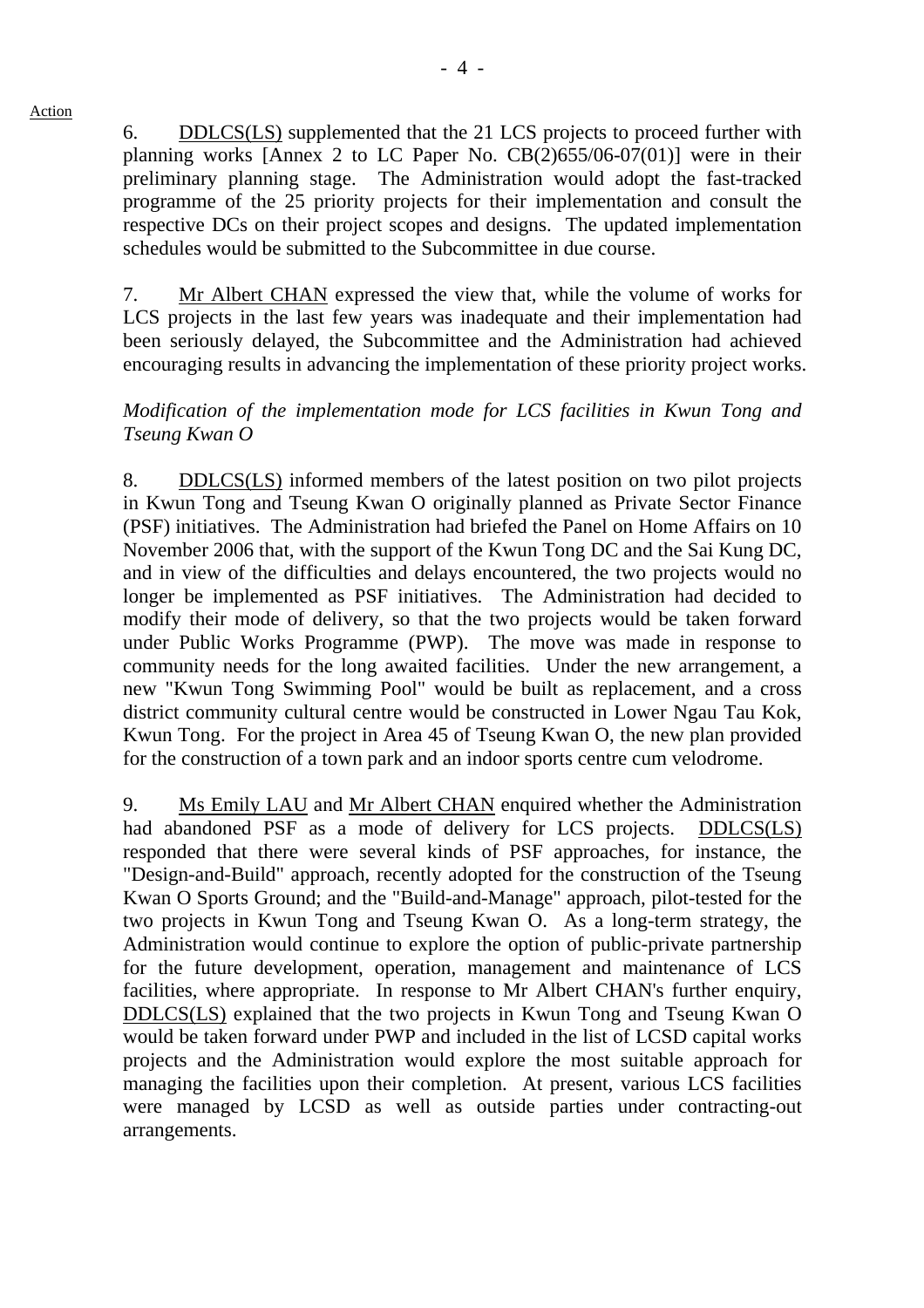Action

10. Mr Albert CHAN expressed dissatisfaction with the facilities at the Shing Mun Valley Swimming Pool in Tsuen Wan as they did not meet the requirements for hosting diving competitions. Referring to the new "Kwun Tong Swimming Pool" project, he considered that incorporating additional construction works for a diving pool to international competition standard should not delay the project completion date considerably or elevate the total construction costs substantially. He therefore urged the Administration to ensure that the new facility would be equipped to host international diving competitions, so as to help promote the sport in Hong Kong.

11. DDLCS(LS) responded that the new "Kwun Tong Swimming Pool" project would consist of five pools. Kwun Tong DC had indicated their support of the project and that the new facility should be made available to the public as soon as possible. In response, Mr Albert CHAN reiterated his request, for inclusion of the aforementioned diving facility in the new "Kwun Tong Swimming Pool" project, as he remained unconvinced that the additional works would significantly delay its completion date.

12. DDLCS(LS) supplemented that the "Improvement works of Kowloon Park Indoor Swimming Pool" project and the "Redevelopment of Victoria Park Swimming Pool Complex" project (under the category "69 LCSD capital works projects to start works from 2006-2011" discussed at the last meeting) included the upgrading of existing diving facilities. The standards adopted for both projects fulfilled the requirements for hosting international competitions. DDLCS(LS) further advised that, if a particular LCS facility was designed for international sporting competitions, the Administration would consult the relevant sports associations to ensure that the facility would fulfil the requirements for hosting international competitions/events.

#### *Provision of active recreational and sports facilities*

13. Mr Albert CHAN asked whether additional requests for active recreational and sports facilities from DCs could be incorporated into the list of LCSD capital works projects. DDLCS(LS) explained that, while it was possible to include new projects in the list of LCSD capital works projects, as in the case of two new projects under the category of "21 LCS projects to proceed further with planning works" [item nos. 4 and 18 of Annex 2 to LC Paper No. CB(2)655/06-07(01)], the Administration would have capacity constraint to implement too many capital projects concurrently. To meet the needs of the community, the Administration had exercised an appropriate degree of flexibility in providing active recreational facilities through phased minor works, as in the case of the "District Open Space in Area 107, Tin Shui Wai" project [item no. 2 of Annex 1 to LC Paper No.  $CB(2)655/06-07(01)$ ]. He added that the \$11 billion allocated for capital works projects to commence in 2006-2011 by far exceeded the total amount during the five years before the dissolution of the former MCs. The Administration would further explore to expedite the implementation of LCS projects.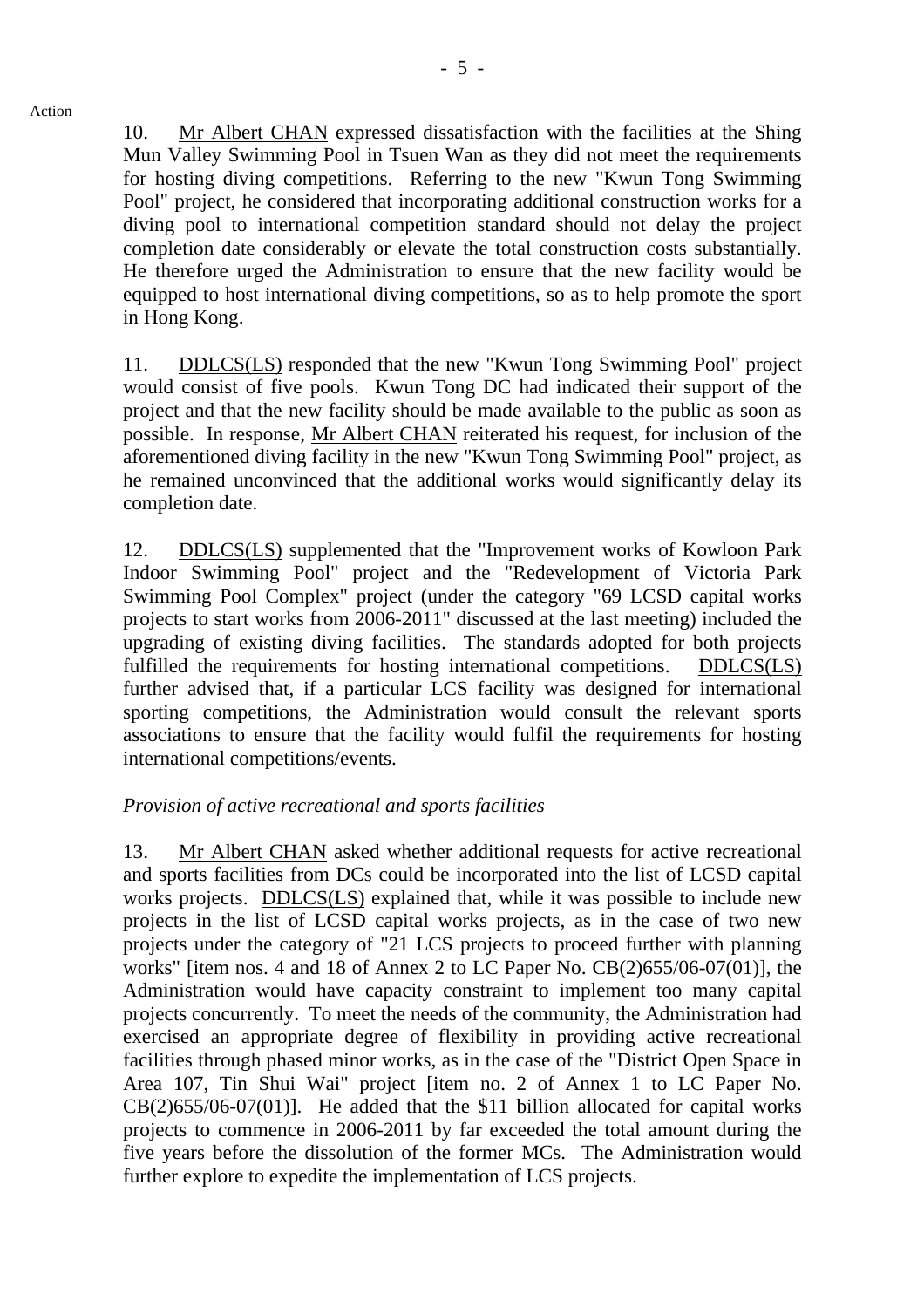# *Endorsement by PWSC of funding for priority projects*

14. DDLCS(LS) informed members that the application for funding endorsement of three priority projects [item nos. 4-6 of Annex 1 to LC Paper No. CB(2)655/06-07(01)] was originally scheduled to be considered by PWSC on 19 December 2006. Due to time constraints, consideration of the application had been deferred to the next meeting of PWSC. The Chairman asked whether the delay would affect the implementation schedules of these three projects. PD3 responded that funding endorsement would be sought from the PWSC at its next meeting on 3 January 2007. Since the delay was only two weeks, the original implementation schedules could still be adhered to. Ms Emily LAU suggested that the Administration should request less controversial funding proposals to be placed before controversial ones on the agenda of a PSWC meeting if lengthy discussion of controversial funding proposals were anticipated. DDLCS(LS) undertook to convey Ms LAU's suggestion to FSTB for consideration. Mr Albert CHAN suggested that, to facilitate the timely endorsement of funding for LCS projects, the Subcommittee should request the Chairman of PWSC to determine the order of agenda items of future PSWC meetings as suggested by Ms LAU.

[*Post-meeting note*: In accordance with the Procedure of PWSC, the Financial Secretary, the Secretary for Financial Services and the Treasury, the Permanent Secretary for Financial Services and the Treasury (Treasury) or a Deputy Secretary for Financial Services and the Treasury (Treasury), each being a public officer designated by the Government of the Hong Kong Special Administrative Region, or any member may give notice to the Clerk of the items of business to be included in the agenda of PWSC. According to the Clerk to PWSC, the order of the agenda items in general is proposed by the Administration for the Chairman's approval. Prior to the meeting, it would be difficult for the PWSC Chairman to determine which agenda items would be more controversial than others.]

Review on the adoption of separate or combined contract strategy for piling and superstructure works for implementing the 25 priority projects [LC Paper No. CB(2)655/06-07(02)]

15. Project Director 3 of the Arch SD (PD3) briefed members on the results of the review regarding the adoption of combined or separate contract strategy for piling and superstructure works in connection with the implementation of the 25 priority projects, as set out in the Administration's paper. He supplemented that one of the disadvantages of adopting the separate contract strategy was that the superstructure works could not commence until the piling works had been completed. For the combined contract strategy, one of the advantages was that the contractor hired would be of a comparatively larger size in order to accommodate the scale of the work to be undertaken. As a result, there would be a lower risk of the contractor not finishing works on time.

Admin

Action